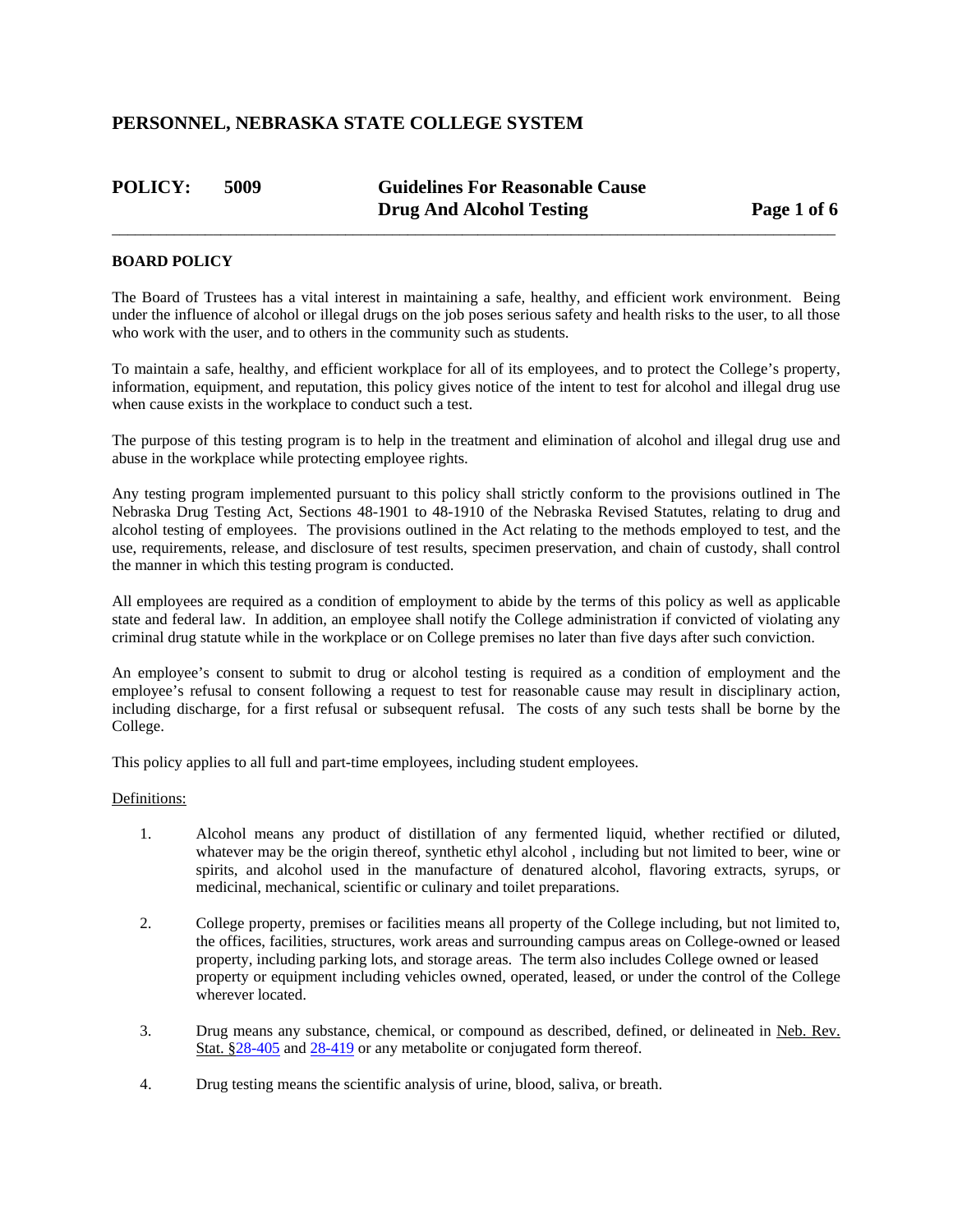# **POLICY: 5009 Guidelines For Reasonable Cause Drug And Alcohol Testing Page 2 of 6**

 $\overline{a}$  , and the contribution of the contribution of the contribution of the contribution of the contribution of  $\overline{a}$ 

- 5. Illegal drug means any drug which is not legally obtainable; or any legal drug being used at a dosage or for a purpose other than recommended by the manufacturer or other than intended by the manufacturer, unless prescribed by a physician for use.
- 6. Legal drug means any prescribed drug or over-the-counter drug that has been legally authorized and is being used for the purpose for which prescribed or manufactured.
- 7. Reasonable, proper, sufficient or just cause means a belief based on objective facts sufficient to lead a prudent person to conclude that a particular employee is unable to satisfactorily perform his or her job due to alcohol or drug impairment. Such inability may include, but not be limited to, decreased quality or quantity of the employee's productivity, judgment, reasoning, concentration and/or psychomotor control, and marked changes in behavior. Accidents, deviations from safe work practices, and erratic conduct indicative of impairment are examples of "reasonable cause".
- 8. Under the influence means a condition in which a person is affected by a drug or alcohol in any detectable manner. The symptoms of influence are not confined to those consistent with misbehavior, nor to obvious impairment of physical or mental ability, such as slurred speech and difficulty in maintaining balance, or an obvious odor of alcohol. A determination of being under the influence can only be as the result of a scientifically valid test, such as urinalysis or blood analysis.
- 9. Possession means to have on one's person, in one's personal effects, in one's vehicle or otherwise under one's care, custody, or control.
- 10. Refusal to test means that an employee fails to provide adequate breath for alcohol testing without a valid medical explanation, or the employee fails to provide an adequate urine, blood, or saliva sample for controlled substances testing without a genuine inability to provide a specimen and as determined by a medical evaluation, or the employee engages in conduct that clearly obstructs the testing process.

### **Procedure**

#### Supervisory Training

Supervisors are to be trained in:

- 1. The rationale and specific details of this program.
- 2. The supervisor's specific responsibilities including detecting the signs and behavior of employees who may be using drugs or alcohol in violation of this policy.
- 3. Ways to recognize and deal with employees who have job performance problems that may be related to drugs or alcohol, including intervening in situations that may involve violations of this policy by recommending participation in a drug and alcohol abuse prevention program or counseling through the Employee Assistance Program.
- 4. Training programs will be offered annually by outside instructors specially trained in workplace drug and alcohol abuse programs. All training shall be documented.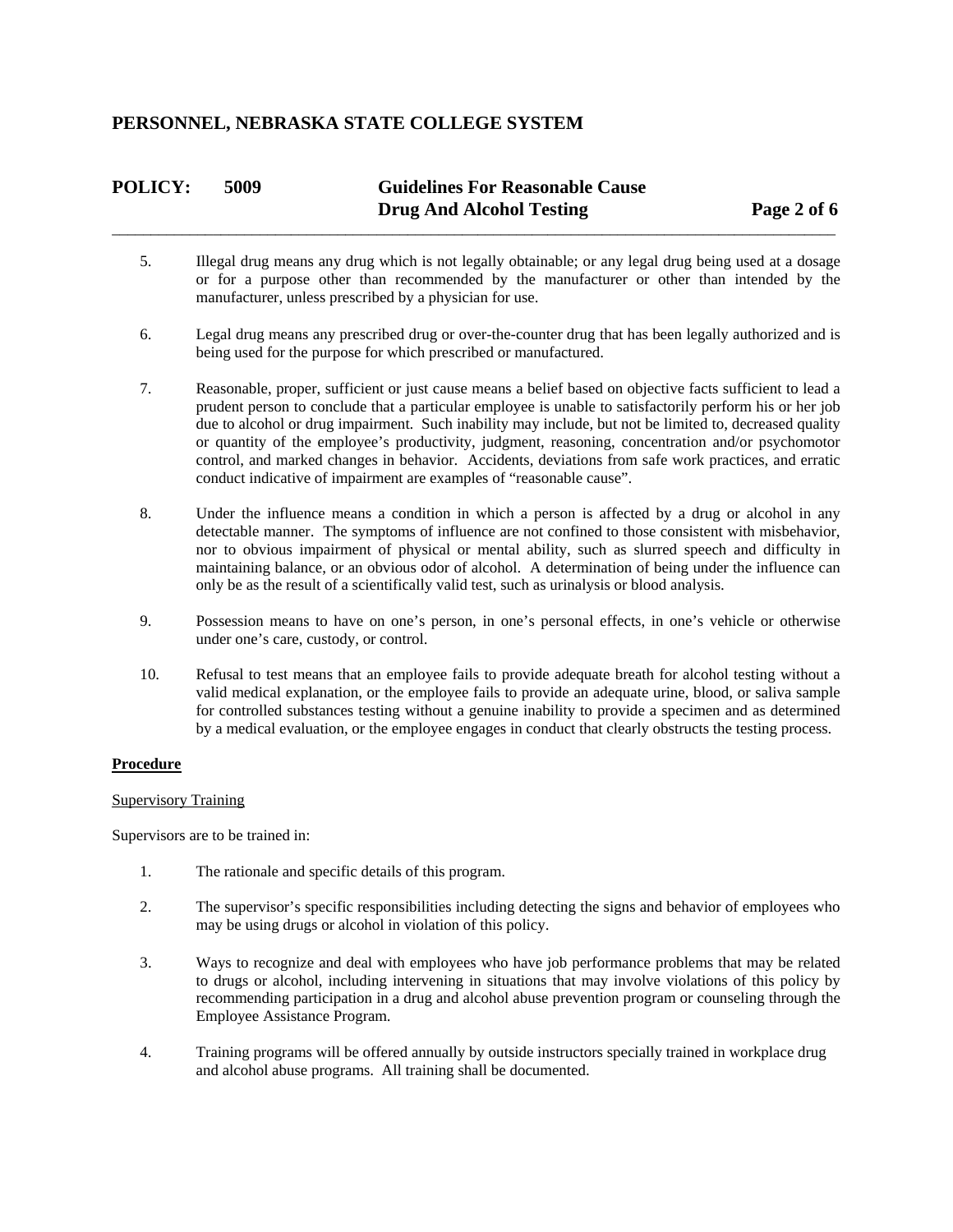## **POLICY: 5009 Guidelines For Reasonable Cause Drug And Alcohol Testing Page 3 of 6**

#### Employees are to be informed of:

- 1. The health and safety dangers associated with drug and alcohol use.
- 2. The provisions of this policy.
- 3. The College will provide each employee a copy of the policy, and obtain written acknowledgement from each employee that the policy has been received and reviewed. This policy will also be referenced in the employee's handbook and be available on the College's website.

 $\overline{a}$  , and the contribution of the contribution of the contribution of the contribution of the contribution of  $\overline{a}$ 

#### Discipline

- 1. Any employee who is found to be in possession of or under the influence of alcohol or illegal drugs while on College property will be subject to discipline up to and including discharge, unless the possession or use of alcohol is in conjunction with a College sponsored event that is expressly authorized by the President. A determination of being under the influence cannot occur without a certified positive test result.
- 2. Any employee who is found through drug or alcohol testing to have in his or her body any amount of an illegal drug or alcohol at a level which adversely impacts performance while at work or on College property shall be subject to discipline up to and including discharge except that, depending on the circumstances of the case, the employee may be offered a one-time opportunity to enter and successfully complete a rehabilitation program that has been approved by the College administration. Any subsequent drug/alcohol test that results as positive during or following rehabilitation shall result in discharge.

#### Rehabilitation and Employee Assistance

Rehabilitation assistance in lieu of discharge may be offered on a one-time basis:

- 1. To any employee who has violated this policy for the first time provided that the violation does not involve illegal activity and/or other serious misconduct.
- 2. Employees may be allowed a leave of absence for treatment. Employees participating in a rehabilitation program shall be entitled to use their accumulated but unused vacation or other accrued leave time. Nothing herein shall be construed to diminish any rights which may apply under the ADA, FMLA or other relevant laws or the employer's right to take appropriate disciplinary action.
	- a. Recommendation for intervention, counseling, or rehabilitation will not be made by the employer without certified positive test results. The testing vendor will contact the employee to discuss the results. A copy of the test results shall be provided to the employee.

#### Requirements To Test

 1. Two (2) supervisors trained, pursuant to this policy, must articulate and substantiate specific signs and behaviors indicating probable drug or alcohol use in the form of a written statement.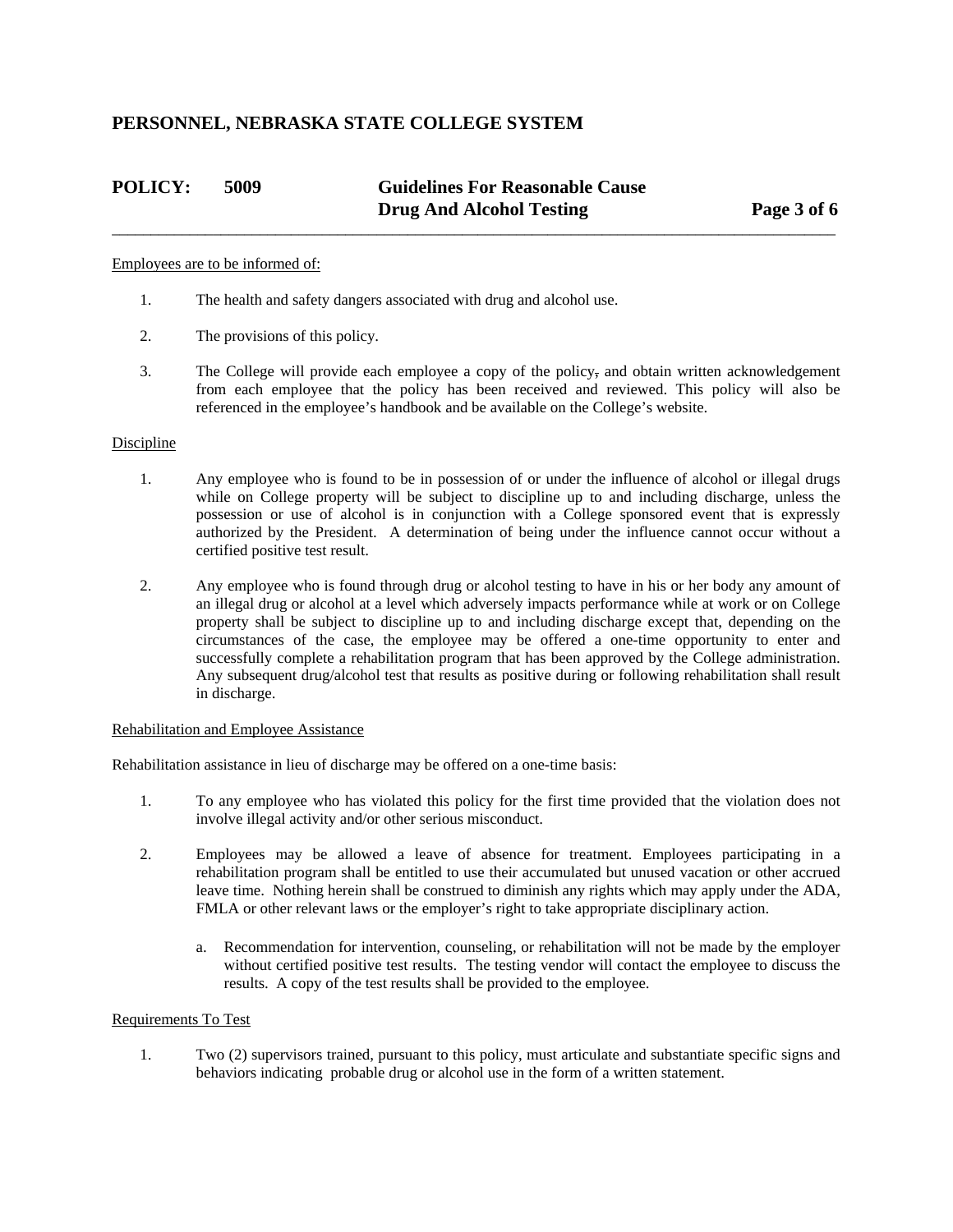### **POLICY: 5009 Guidelines For Reasonable Cause Drug And Alcohol Testing Page 4 of 6**  $\overline{a}$  , and the contribution of the contribution of the contribution of the contribution of the contribution of  $\overline{a}$

2. In a private setting, the employee will be asked to explain the suspected behavior and describe the events that took place. Supervisors must note what can be observed and objectively documented as it relates to physical signs and symptoms of probable drug or alcohol abuse.

Supervisors must determine if there is a reasonable belief that drugs or alcohol are a factor in the incident

- 3. All documentation related to the for-cause test, including justification, and key decision makers, must be submitted to the HR Director or assignee who will carefully consider and document all evidence supporting a request to perform drug and alcohol testing prior to the scheduling of any test.
- 4. If the HR Director or assignee grants the testing request, the employee shall be notified and consequences for failure to submit to a request for screening shall be explained to the employee.
- 5. When reasonable cause exists for testing an employee, the examination for drug or alcohol use shall be scheduled immediately and conducted as soon as possible.
- 6. Both supervisors, or their designees, are to transport the employee to the testing facility in a College vehicle. Time spent conducting the test will be considered work time and the employee will be paid for this time. After the specimen has been collected, the supervisors or designees will transport the employee home or permit a family member or friend to do so. Allowing an employee who is reasonably believed to be under the influence of drugs or alcohol to drive home may create unnecessary liability exposure for the College.
- 7. All confirmatory tests shall be performed by a clinic, hospital, or laboratory which is certified pursuant to the federal Clinical Laboratories Improvement Act of 1967, 42 U.S.C. 263a.
- 8. The College will pay for the cost of alcohol and drug tests.

#### Determination for Testing

Factors to be considered include but are not limited to the following:

- 1. Documented pattern of unsatisfactory work performance, with evidence of drug or alcohol related behavior.
- 2. Physical signs and symptoms consistent with substance abuse.
- 3. Evidence of illegal substance use, possession, sale, or delivery while on duty.
- 4. Occurrence of a serious accident or potentially serious accident for no apparent reason.
- 5. Flagrant violations of established safety, security or other operating procedures for no apparent reason.
- 6. Erratic or violent behavior.
- NOTE: Anonymous tips must be taken seriously, but should not be the sole reason to initiate a request for a specimen. Hearsay alone is not an acceptable basis for reasonable cause referral.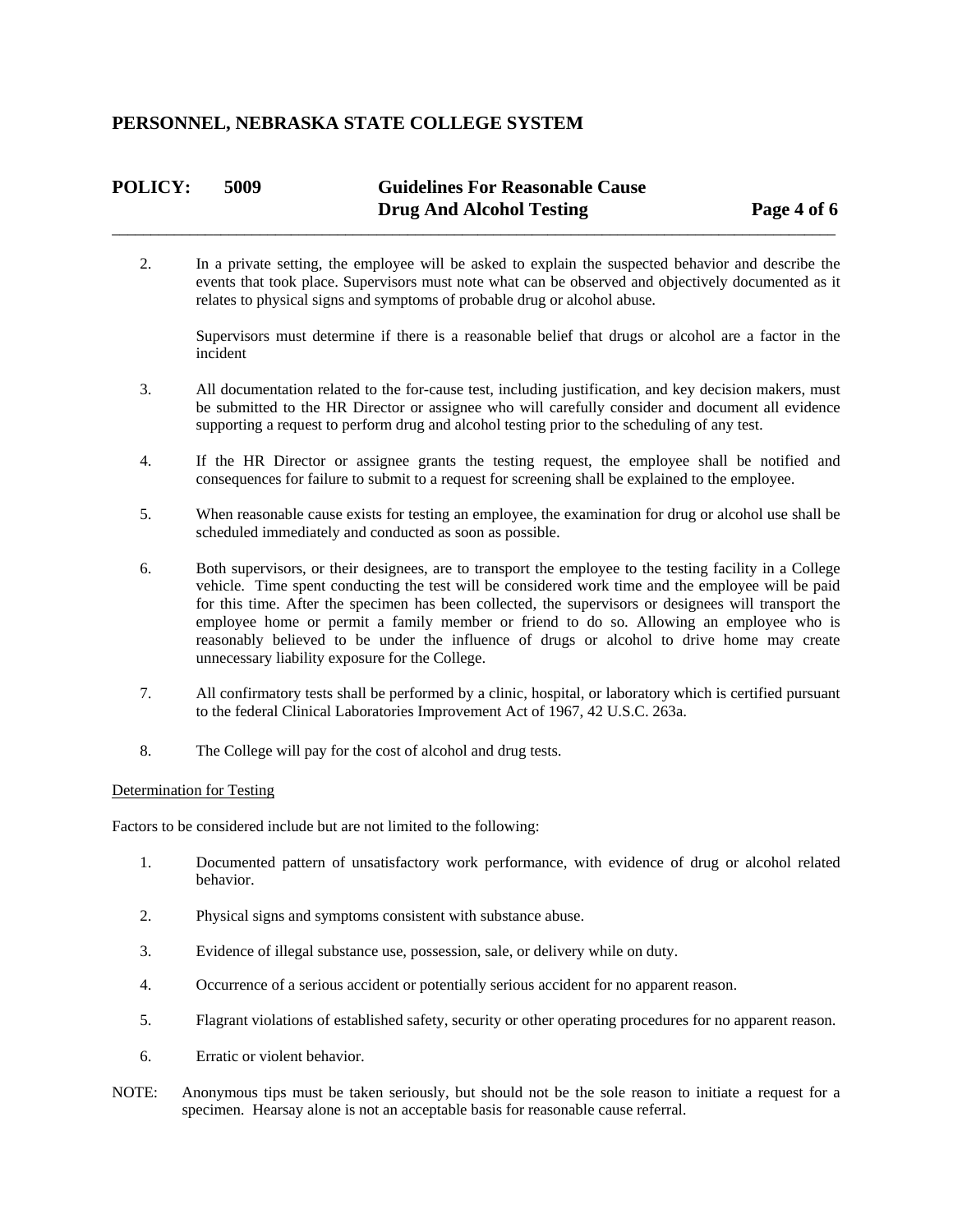# **POLICY: 5009 Guidelines For Reasonable Cause Drug And Alcohol Testing Page 5 of 6**

 $\overline{a}$  , and the contribution of the contribution of the contribution of the contribution of the contribution of  $\overline{a}$ 

#### Procedure for Confirmation of Tests

- a. If the employee's initial drug and/or alcohol test is positive, a confirmation test shall be immediately administered from the same sample.
- b. If the employee's initial drug test is positive, the employee will be placed on paid leave of absence, pending a confirmation of the employee's specimen if there is a delay between the initial test and the confirmation test.
- c. If a positive drug and/or alcohol test is not confirmed, the employee's job status will be restored.

#### Grounds for Disciplinary Action, Including But Not Limited to Discharge

- a. Any second confirmed positive test for illegal drug or alcohol use.
- b. Refusal to be tested for alcohol or drug use.
- c. Employee failure to provide a testing specimen.
- d. Tampering with test.
- e. Conviction of selling alcohol or illegal substances on College-owned or leased property.
- f. Conviction of a felony or misdemeanor involving off-site sale or distribution of illegal substances while employed in the State College System.
- g. Repeat DUI conviction.

#### Confidentiality

- a. The employer will notify the employee if the results of the test are negative. If test results are positive, the testing facility will contact the employee to discuss the results, including the confirmation test.
- b. All alcohol and controlled substances testing will be performed by an independent contractor. Testing procedures will conform to both federal and Nebraska law and will be incorporated into and made part of this policy. The procedures are designed to protect the employee and the integrity of the testing processes, safeguard the validity of the test results, and ensure that those results are attributed to the correct employee.
- c. All records maintained by the College pursuant to this Policy are strictly confidential. Employee information contained in these records may not be released except as required by law or as expressly authorized by the employee.
- d. Records specific to the employee may be obtained by the employee upon the employee's written request.